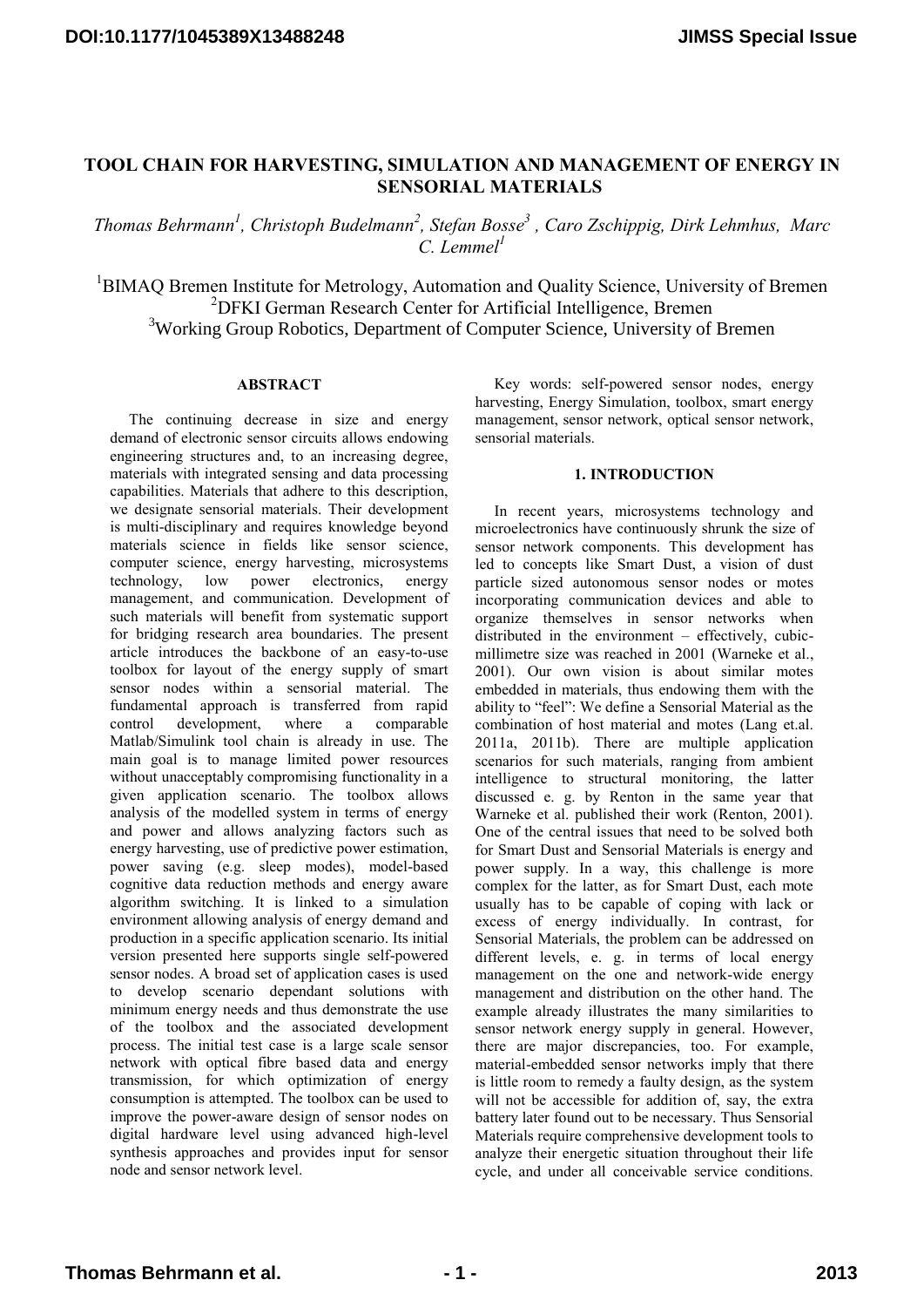Sketching the development and evaluation of a dedicated toolbox which combines all aspects of energy supply as backbone of such a development, and at the same time as optimization environment, is the main concern of this study. This integrative approach responds to a major need, as is underlined e.g. by the 2011 IDTechEx report on energy harvesting markets, which predicts a considerable market growth, while at the same time lamenting that "there is exciting enabling technology but many component suppliers sell horizontally when users want solutions, not components" (Das, 2011). Our approach is to adapt rapid control prototyping methodologies established in measurement system layout for this purpose.

Every designer of measurement systems dealing with battery- or self-powered systems has to consider the energy behavior. Most classic measuring devices were designed to work on constant power supply. Future methods for Sensorial Materials are varying from low power design, adapting power consumption and energy management to self-organisation, selflocalisation, fault tolerance, cognition, and grid intelligence. These options, however, are very often discussed on an individual basis (Mathuna et al., 2008), while the basis for a comprehensive methodology including all of them and specifically also their interdependencies in relation to a realistic application scenario is completely missing.

A typical approach in system development is to calculate the system's power behavior and to assure that the supply will never drop below the needed power of the loads. This is often done by evaluating worst case scenarios, like a dark cloudy day for solar powered devices. Adding safety factors will ensure there is always a surplus of power, but at the cost of greatly oversizing the system for the specific application. In borderline cases feasibility is often judged negatively by such calculations. In these cases, adapting the measurement task to available power using energy based scheduling, adjustment of sample rate, or more sophisticated adaptive calculation algorithms for leveled data processing is preferable. Simulations of energy flows then have to show that the systems will not fail in a realistic environment. These simulation results are often used to adjust the layout parameters of the system.

Experienced system designers will claim that an optimal solution depends on the special circumstances of the individual measurement task. Thus for selfpowered measurement nodes the system design cannot be transferred directly from one application to another.

Thus the toolbox represents a major support to the layout of Sensorial Materials. It will consist of a simulation toolkit for energy flows and a tool for designing modular sensor systems with an emphasis on self-powered systems.

The aim is to support the layout of interconnected and interacting energy supply, conversion, storage

and consumer components (including data processing). To this end, the toolbox contains generic component blocks implemented in Matlab/Simulink. They should be easy to use for a measurement systems designer to layout single sensor nodes as well as sensor meshes and networks of autonomous sensor nodes.

Advanced methods and technologies like

- adaptive data processing
- energy management
- and generation of specific hardware design

will be added at a later stage to complete the features of the toolbox. The basic algorithms are developed on state-of-the-art low-power microprocessor architectures. The development road map of the toolbox ranges from microcontrollers to programmable logic (FPGA) and later on to special custom chips (ASIC) (see Figure 1).



*Figure 1 Toolbox development plan*

There are many possible scenarios for self-powered sensor applications (Bartholmai M and Köppe E, 2010; Moser C, 2009; Budelmann C and Krieg-Brückner B, 2011). Some potential scenarios that could be analysed and parameterized by the use of the proposed toolbox are discussed in the following sections.

## **2. SENSOR NODES**

In the context of this paper sensorial abilities should be integrated in a single sensor node. A sensor node could realize one or more measurements and could be supplied by single or multiple sources.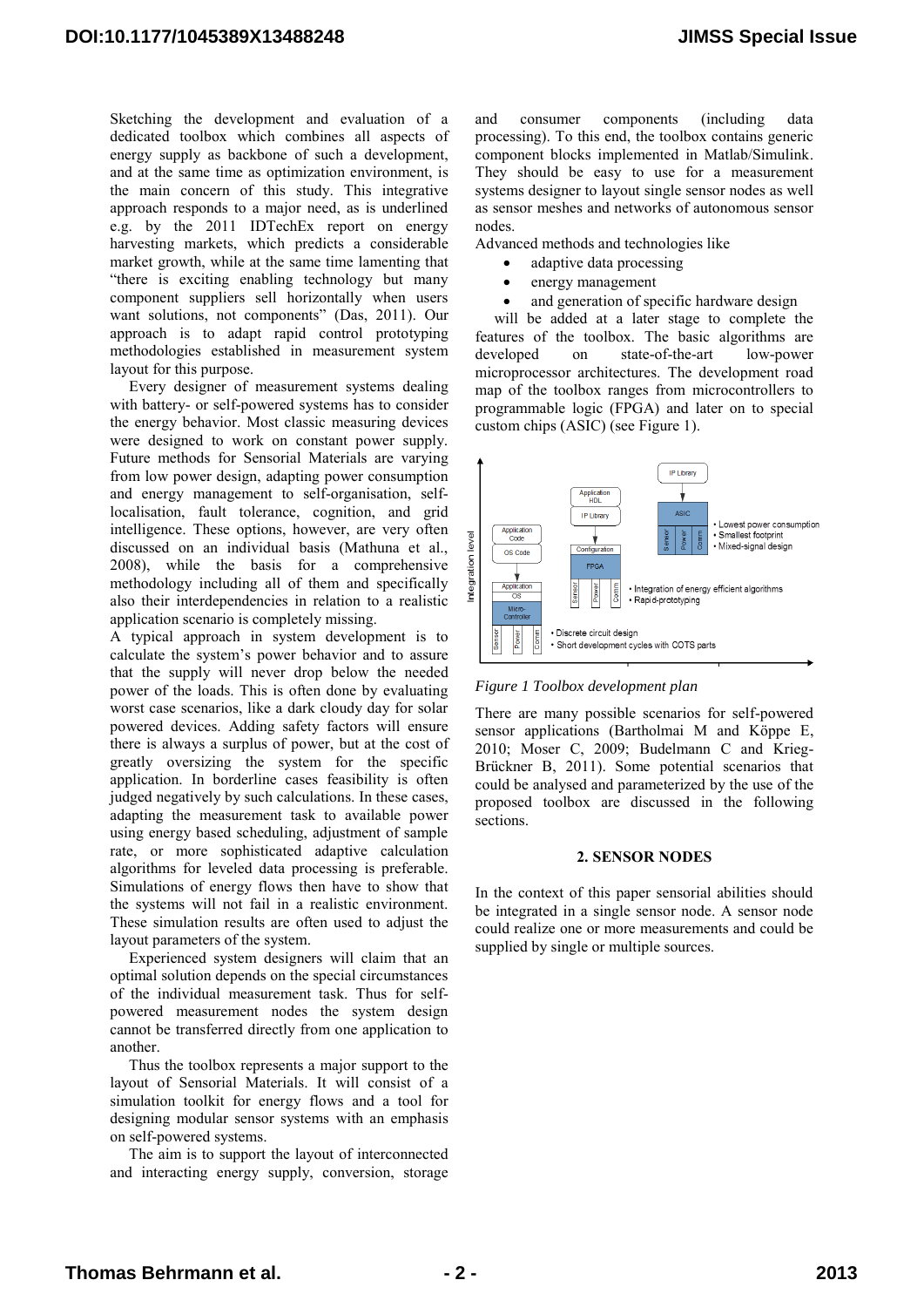

<span id="page-2-0"></span>*Figure 2 Example setup for a sensor node as a part of a sensorial material*

[Figure 2](#page-2-0) shows an example for implementing Sensor nodes. The model of a sensor node can be divided into the parts data (acquisition, processing and communication) and energy (supply, storage, consume). Though the research activities also focus on the optimisation of data processing and communication with respect to energy consumption, this paper will concentrate on modelling, simulation and analysis of the energy branch.



<span id="page-2-1"></span>*Figure 3 Example for a radio based sensor node with devices for energy harvesting and sensing*

For most self-powered applications the energy provided by the energy harvesting device has to be converted. In [Figure 3](#page-2-1) a more detailed view of a power system for a sensor node is displayed. Power flow from the triggered harvester is converted to higher voltage levels and normally charges a small capacitor. When a certain voltage level is reached the following circuit activates the main functions of the sensor node. A voltage regulator is used to provide constant conditions for the parts of the node like measurement unit, processor/micro controller and if needed a radio transmitter.

# **3. TOOLBOX**

The structure of the toolbox is in accordance with the node scheme depicted in [Figure 2](#page-2-0) and ordered from the energy's point of view ([Figure](#page-2-2) 4).

Energy Sources

- + Batteries
- + Ideal Sources
- + Inductive/Magnetic
- + Mechanical
- + Piezo Electric
- + Photo Electric
- + Thermal Electric
- + Transformators

Energy Converters

- + AC/DC
- + DC/DC
- + Voltage Regulators
- + PWM
- + Amplifier
- Energy Storage
	- + Accumulators
	- + Capacitors
- Energy Consumers
	- + Actuators
	- + Microcontrollers
	- + Sensors
	- + Radio Modules
	- + Illuminants

<span id="page-2-2"></span>*Figure 4 Structure of toolbox*

For each element there are generic blocks in the structure to cover the main functionality. Special parts can be derived and added to the Library.

A mask in Simulink can be provided as a GUI for setting parameter values comfortably, which is then connected to constant variables inside the block model implemented in Simulink. (Mathworks, 2010)

All blocks of this toolbox are masked for convenience e.g. to parameterize the block according to the data sheet (see [Figure 6\)](#page-3-0).

In the next chapters some exemplary implementations are described to show the basic structure of the toolbox.

#### 3.1. **Energy Sources**

The energy sources group covers the different possibilities for providing energy to the sensor system. In conventional design there is a constant source always providing enough power. This tool enables the user to tailor the ratings for average and maximum use. For the possibility of environmentdependant energy sources the blocks have the ability to be controlled by environmental conditions, e.g. solar radiation to a photovoltaic cell.



<span id="page-2-3"></span>*Figure 5 Thermoelectric generator block*

Another scenario uses a thermoelectric generator (see [Figure 5\)](#page-2-3) which converts temperature differences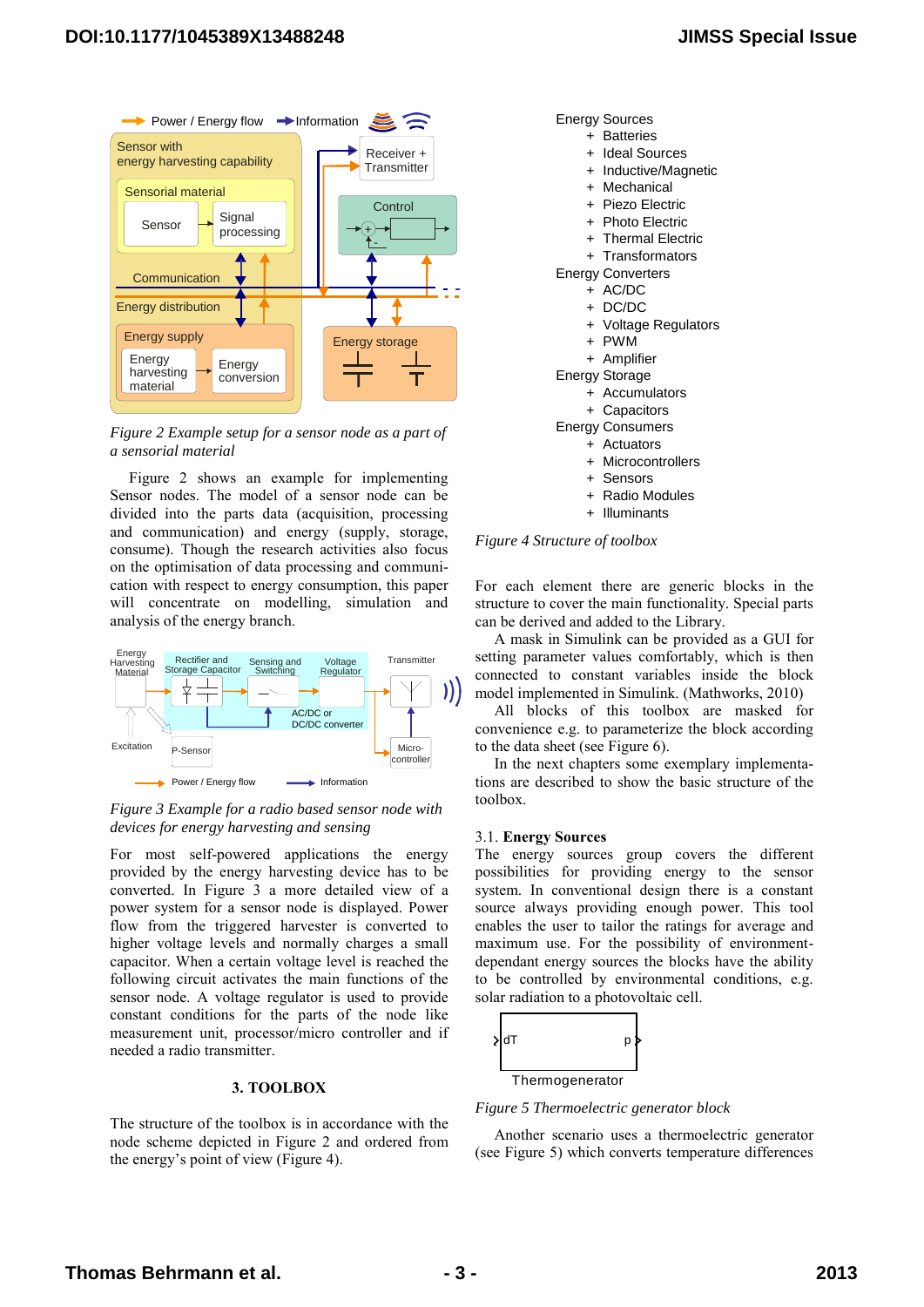directly into electrical energy using the thermoelectric effect.

It is modelled as an ideal module, neglecting contact resistances [\(Figure 6\)](#page-3-0).

The power output is calculated as:

$$
P = \left(\frac{\alpha \cdot \Delta T}{R_{i} + R_{L}}\right)^{2} \cdot R_{L}
$$

(Yadav, A., Pipe, K.P. and Shtein, M., 2008) with:

- α the Seebeck coefficient/thermo-power
- ΔT the temperature difference between the two sides
- Ri the internal resistance
- $R<sub>L</sub>$  the external resistance

For quick approximation there is also the option of calculating the generated energy as:

$$
P=\frac{P_{\rm ref}}{\Delta T_{\rm ref}^2}\cdot \Delta T^2
$$

(Mastbergen, D. and Willson, B., 2005)

This can be applied when there is a reference power output given at a reference temperature difference.



*Figure 6 Block parameters thermogenerator block*

## <span id="page-3-0"></span>3.2. **Energy Converters**

Components for converting and regulating energy flows are technically mandatory. Focussing on the energy the most important fact is that these devices have losses and so the loss of power has to be calculated. Most modern devices like DC/DC converters etc. use switched power operation. A generic approach for calculating losses without implementing the real operation is sufficient at the level of systems definition and could be recalculated when the hardware layout is fixed.



## *Figure 7 Generic PWM*

The generic PWM (pulse width modulation) block models the power consumption due to the electrical resistance of the switch when in "on" position and switching losses.

The power consumed is calculated as

 $P_{loss} = t_{switch} \cdot f_{pwm} \cdot U \cdot I + \overline{I^2} \cdot R_{on}$  (Graovac D and Pürschel M, 2009)

with:

*t*switch time needed to switch between on and off

- *f*pwm switching frequency
- $\dot{U}$  voltage of the power source
- *I* current at maximum voltage
- *I* average current
- *R*<sub>on</sub> ohmic resistance of the switch when in "on" position

The output port provides information on power consumption.

### 3.3. **Energy Storage**

The generic capacitor block contains a simple model of a capacitor. The equivalent circuit is shown in [Figure 8.](#page-3-1)



<span id="page-3-1"></span>*Figure 8 Equivalent circuit of a generic capacitor*

The series resistance *R* represents effects of dielectric losses and conductor resistance. The capacitor inductance is represented by the series inductance *L*. The parallel resistance *Rp* models leakage current flow and self-discharge.

These values have to be entered into the block's input mask. If the value of the series resistance is unknown, the dissipation factor  $\tan \delta$  and the corresponding frequency can be entered instead.

Note that the time needed for self-discharge is approximately 5*RC*. An initial voltage across the capacitor can be entered in the mask.

### 3.4. **Energy Consumers**

# **Thomas Behrmann et al. - 4 - 2013**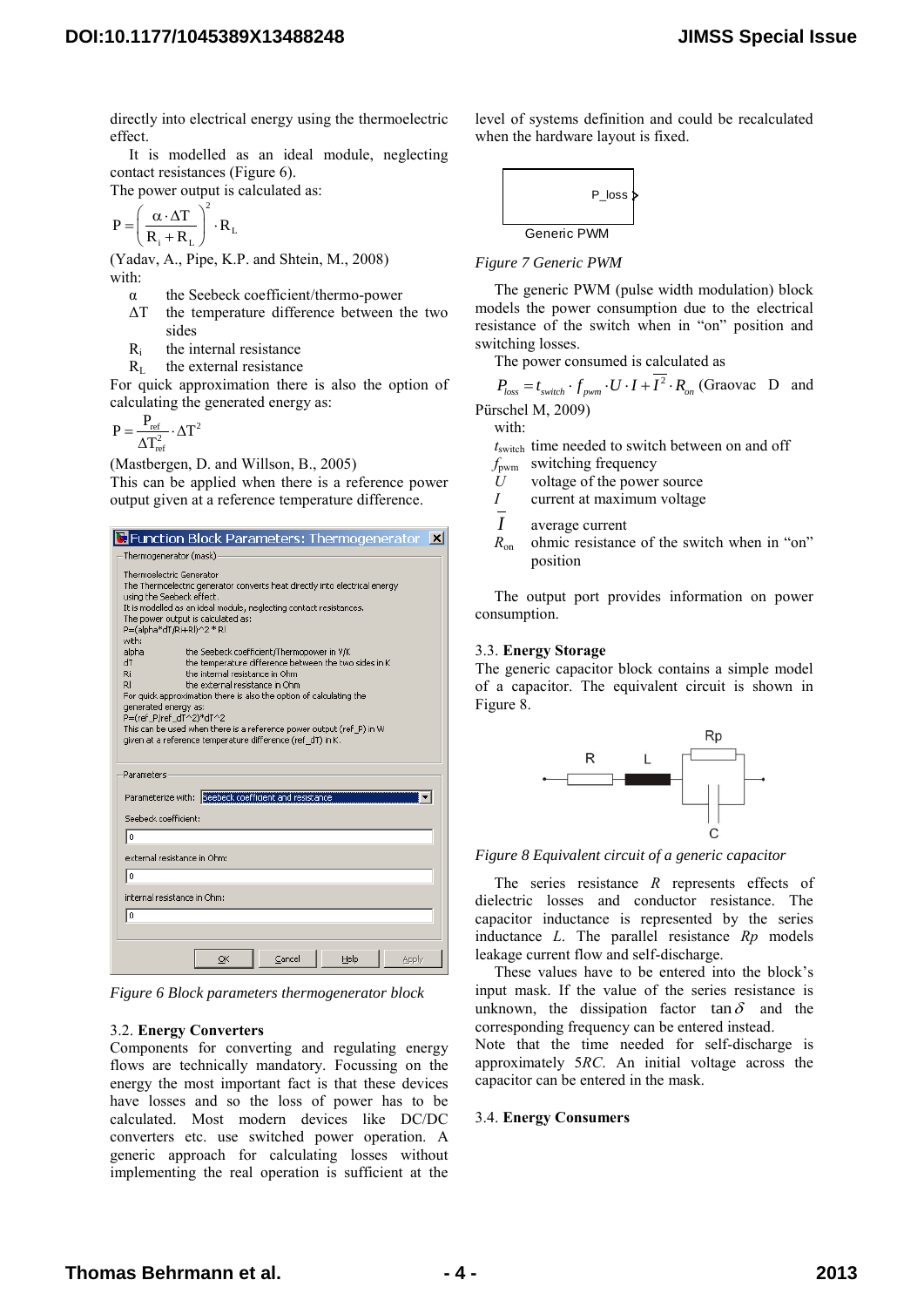

<span id="page-4-0"></span>*Figure 9 Consumer and LED block*

The block consumer [\(Figure 9\)](#page-4-0) provides generic constant power consumption. It is a good way to estimate the component's energy demand by using datasheet's values. It is useful for modelling components which have not been modelled in detail yet.

The LED block models a generic light emitting diode. The input signal specifies the power provided to the LED. The "output port" signal carries the information on power consumption of the LED to glow with the desired intensity.

## **4. TOOL CHAIN APPLICATION SCENARIO**

A first field test is aimed at optimizing the energy management of small sensor nodes within the SMaLL project developed by the DFKI and other partners at the University of Bremen (Budelmann, C. and Krieg-Brückner, B. 2011). The electronic sensor nodes are interconnected only by an optical fiber which is used for data exchange and energy transfer. Local energy supply or storage is not necessary, making the sensor nodes completely maintenance-free and ideal for the integration into materials.





Figure 10 shows the first prototype of the SMaLL sensor node, which has several sensor units onboard to explore the range of applications. It already offers reduced power consumption by using low power hardware and advanced energy saving sleep modes.



*Figure 11 Power model of a multi sensor node*

Most of the modelled components are dominated by a sleep schedule executing a cyclic wake up reducing energy demand by an estimated duty cycle of 1:100.



# *Figure 12 Power balance*

When in operation the sensor node's power balance is strictly negative. In order to drive the system directly, a 17 times (see Figure 12 at graph minimum) stronger light harvester would be needed to match the short term power demand.



*Figure 13 Energy trajectory*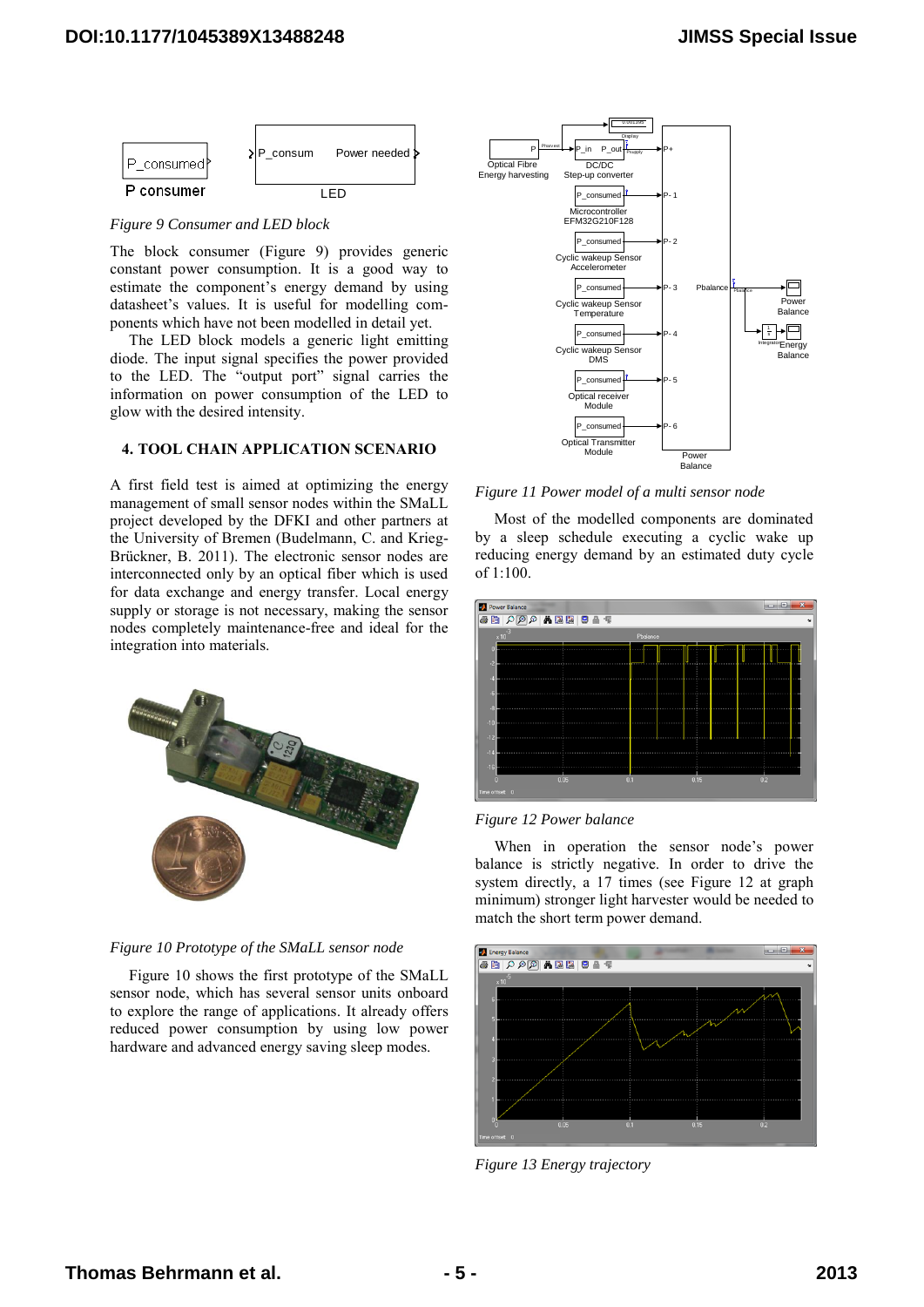When introducing an energy storage device, the overall energy trend is positive, proving that the original power supply is sufficient.

The application of the analysis tool has supplied valuable information about the layout of the sensor node's power system by showing the dynamic energy flows of the different components.

### **5. ENERGY MANAGEMENT ON ALGORITHMIC AND CHIP LEVEL**

Typically, energy management is performed by a central controller in which a program is implemented (Lagorse 2010), with limited fault tolerance and the requirement of a well-known environment world model for energy sources, sinks, and storage. Energy management in a network can additionally involve the transfer of energy between network nodes.

System-on-Chip hardware design using advanced high-level synthesis approaches on higher algorithmic level can improve energy management and power efficiency based on results from toolbox analysis. Models and model parameters provided by the toolbox can be used for algorithm design and hardware synthesis.

### 5.1. **Energy Management on Node and Micro-chip Level**

Energy management can be performed firstly at runtime and secondly at design time by using application-specific System-On-Chip (SoC) design methodologies, contributing to low-power systems on both algorithmic and technology level. The proposed tool chain offers advanced capabilities for energy management on algorithmic level by analyzing algorithms regarding to their impact to power consumption. Smart energy management can be performed spatially at runtime by a behaviour-based or state-action-driven selection from a set of different (implemented) algorithms classified by their demand of computation power and different quality-ofservice, and temporally by varying data processing rates.

Signal and control processing is modelled on abstract algorithmic level using signal flow diagrams, shown in figure 12. These signal flow graphs derived from the toolbox can be mapped to Petri Nets to enable direct high-level synthesis of digital SoC circuits using a multi-processing architecture with the Communicating-Sequential-Process model on execution level and the high-level synthesis framework ConPro (Bosse, 2011).

Power analysis using simulation techniques on gatelevel provides input for the algorithmic selection during runtime and improvement of energy management of the system at design time leading to a closed-loop design flow. Additionally, the signal-flow approach enables power management by varying the signal flow rate parameters.

The signal flow diagram is first transformed into a S/T Petri Net representation. Functional blocks are mapped to transitions, and states represent data which is exchanged between those functional blocks. The partitioning of functional blocks to transitions of the net can be performed at different composition and complexity levels. The signal flow diagram is partitioned using complex blocks (merging low-level blocks like multipliers and adders) to reduce communication complexity (and data processing latency).

Sensor data (I) is acquired periodically and passed to the data processing system. A token of the Petri Net is equal to a data set of one computation processed by the functional blocks in the signal flow. Functional blocks can be placed in concurrent paths of the net.

The Petri Net is then used firstly to derive the communication architecture, and secondly to determine an initial configuration for the communication network. Functional blocks with a feedback path require the injection of initial tokens in the appropriate states (not required in the example).

States of the net are mapped to buffered communication channels and transitions are mapped to concurrently executing processes - each with sequential instruction processing - using the ConPro programming language (Bosse 2011).



*Figure 12 Power efficient System-on-Chip hardware design using high-level synthesis and smart energy management on node level using the tool chain in a feedback loop.*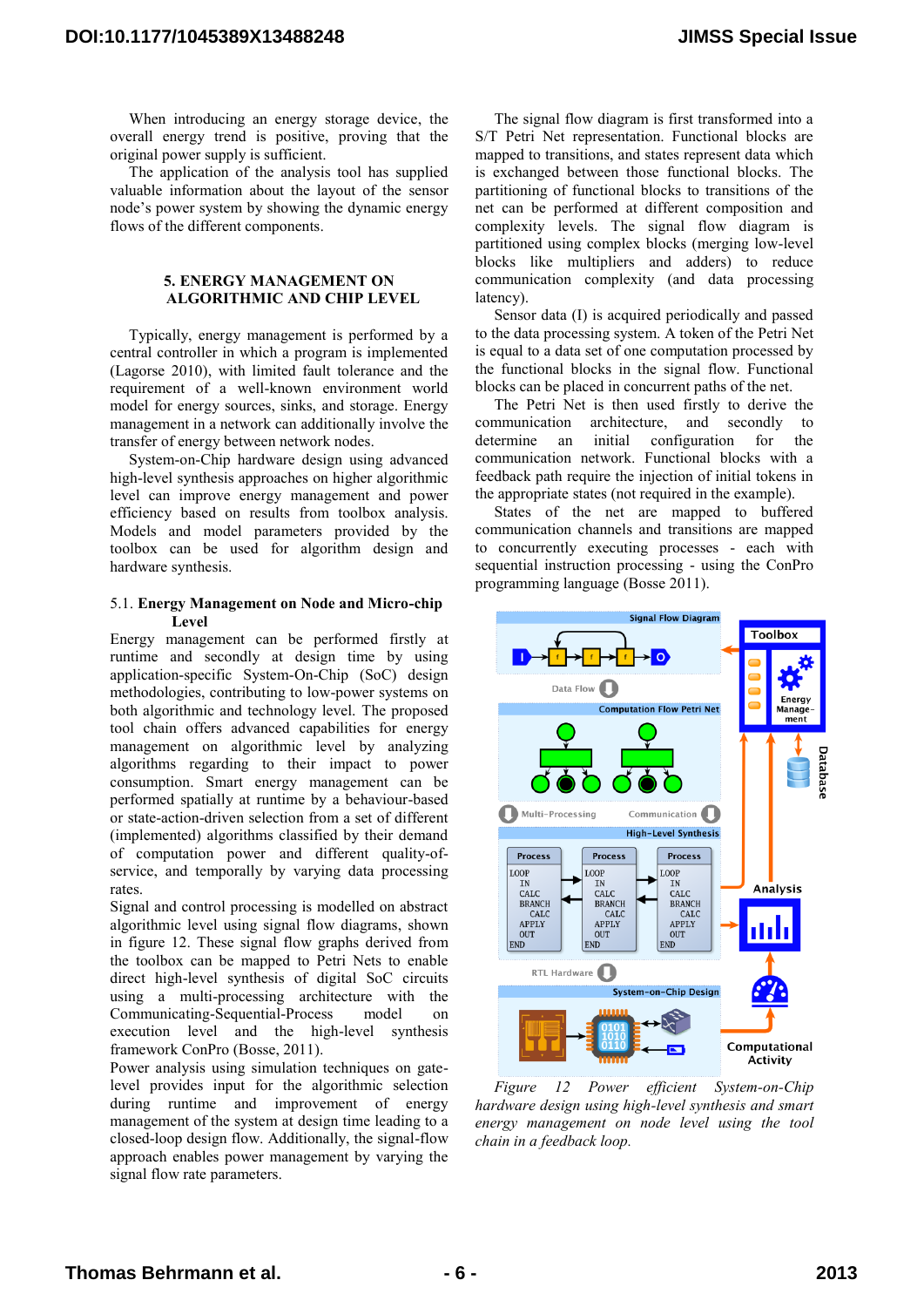Energy Forked states indicate concurrency in the Petri Net flow. Exploring concurrency in signal flow diagrams using Petri Nets reduces latency for the computation of one data set. Also pipelining can decrease latency of a data set stream significantly, derived again from the Petri Net representation.

The derived multi-process programming model is finally synthesized to a digital logic SoC using the high-level synthesis, shown in figure 12. For simulation, gate-level synthesis is performed with a standard logic cell technology library. The resulting net-list is analyzed with an event-driven simulator, calculating the overall cell activity for each time unit, defined by terms of cell output changes, enabling power optimization on algorithmic level.

Methods from artificial intelligence (AI) can be used to manage energy at runtime with dynamic parameter adaptation and algorithmic selection based on results from previous algorithm analysis. AI methods differ in complexity, thus only few are suitable to be embedded in microchips, like decision trees (Bosse 2012B).

### 5.2. **Management on Network Level**

In a sensor network energy management can take place locally on each sensor node and globally covering the sensor network in whole. Locally energy consumption is minimized, but globally energy can be transferred between nodes to increase system stability. Again, AI methods can be used to manage energy globally in the sensor network. Having the technical abilities to transfer energy between nodes using communication channels (for example optically, like in the SMaLL sensor node), it is possible to use active messaging to transfer energy from good nodes having enough energy towards bad nodes, requiring energy.

Initially, the sensor network is a collection of independent computing nodes. Interaction between nodes can be implemented by using agents to manage and distribute information and energy. Agents are capable of being implemented on micro-chip level (Bosse 2012A), shown in figure 13.

An agent can be sent by a bad node to explore and exploit the near neighbourhood. The agent examines sensor nodes during path travel or passing a region of interest (perception) and decides to send agents holding additional energy back to the original requesting node (action). Additionally, a sensor node is represented by a node agent, too. The node and the energy management agents must negotiate the energy request.



*Figure 13 Design of smart energy management algorithms with Multi-Agent Systems on network level using the tool chain in a feedback loop.*

The toolkit analysis can provide required input for the global energy management strategy performed by multi-agent systems, for example retrieved by machine learning methods based on analysis and experimental results.

### **6. CONCLUSION**

The described tool chain is now capable of simulating and analyzing simple scenarios for the parameterisation of self-powered sensor nodes. As it is meant as a tool for a measurement systems designer outlining new scenarios for measurement applications, its usage is deliberately kept simple and generic. For a full simulation of e.g. the electric circuit (SPICE) or communication issues over wide spread wireless sensor networks other tools are more powerful and accurate. But these tools are limited in scope, requiring e. g. a defined hardware or an exact specification. The toolbox can contribute to the process of defining and designing the right hardware configuration. The specific focus on energy harvesting principles enables the process of exploring the area of self-powered sensors and sensorial materials. The tool chain can improve and support the hardware design of sensor nodes and the design of energy management algorithms including smart energy managements strategies on sensor node and network level.